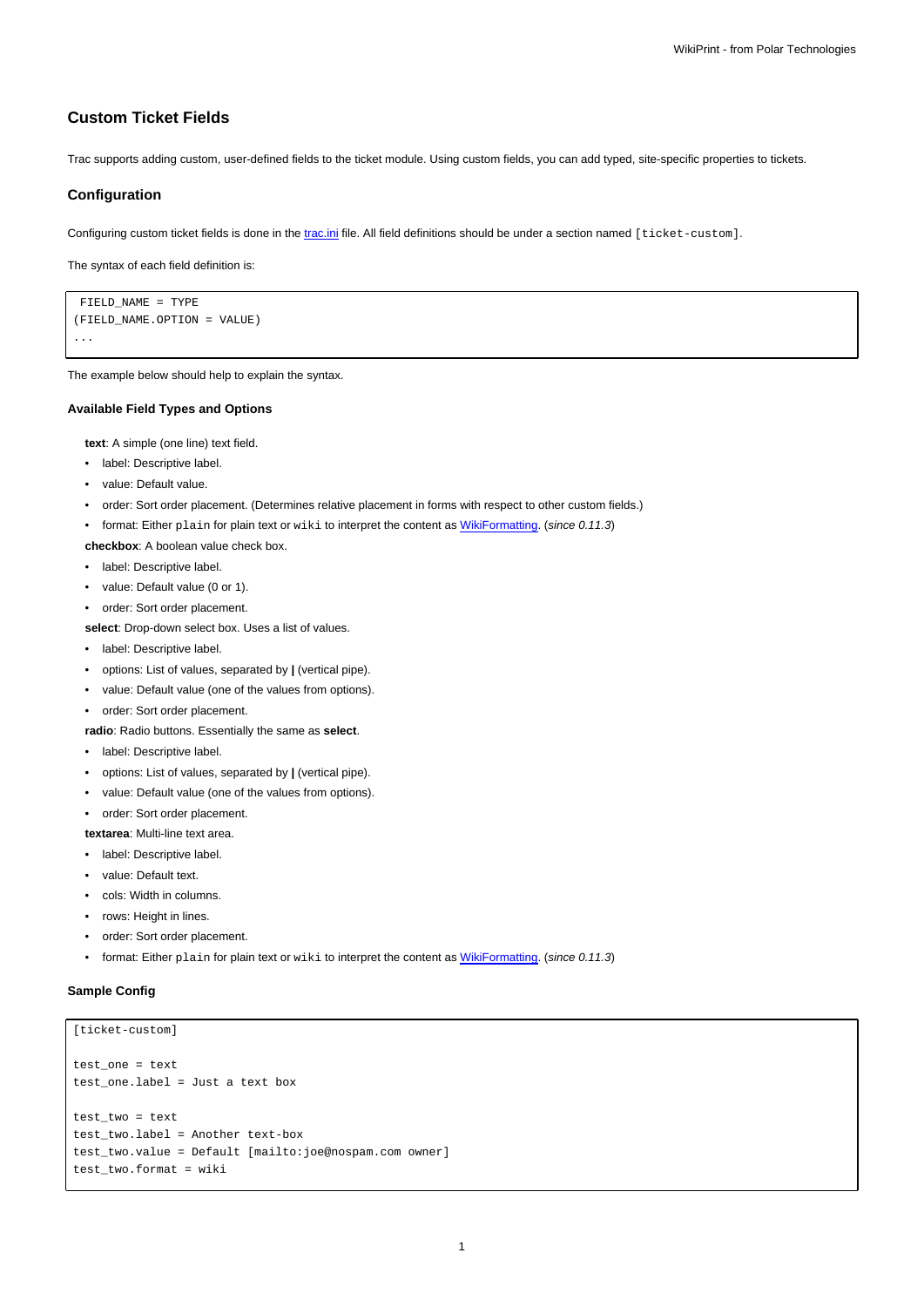```
test_three = checkbox
test_three.label = Some checkbox
test_three.value = 1
test_four = select
test_four.label = My selectbox
test_four.options = one|two|third option|four
test_four.value = two
test_five = radio
test_five.label = Radio buttons are fun
test_five.options = uno|dos|tres|cuatro|cinco
test_five.value = dos
test_six = textarea
test_six.label = This is a large textarea
test_six.value = Default text
test_six.cols = 60
test_six.rows = 30
```
Note: To make entering an option for a select type field optional, specify a leading | in the fieldname.options option.

### **Reports Involving Custom Fields**

Custom ticket fields are stored in the ticket custom table, not in the ticket table. So to display the values from custom fields in a report, you will need a join on the 2 tables. Let's use an example with a custom ticket field called progress.

```
SELECT p.value AS __color__,
  id AS ticket, summary, owner, c.value AS progress
 FROM ticket t, enum p, ticket_custom c
 WHERE status IN ('assigned') AND t.id = c.ticket AND c.name = 'progress'
AND p.name = t.priority AND p.type = 'priority'
 ORDER BY p.value
```
**Note** that this will only show tickets that have progress set in them, which is **not the same as showing all tickets**. If you created this custom ticket field after you have already created some tickets, they will not have that field defined, and thus they will never show up on this ticket query. If you go back and modify those tickets, the field will be defined, and they will appear in the query. If that's all you want, you're set.

However, if you want to show all ticket entries (with progress defined and without), you need to use a JOIN for every custom field that is in the query.

```
SELECT p.value AS __color__,
 id AS ticket, summary, component, version, milestone, severity,
 (CASE status WHEN 'assigned' THEN owner||' *' ELSE owner END) AS owner,
 time AS created,
 changetime AS _changetime, description AS _description,
 reporter AS _reporter,
 (CASE WHEN c.value = '0' THEN 'None' ELSE c.value END) AS progress
FROM ticket t
   LEFT OUTER JOIN ticket_custom c ON (t.id = c.ticket AND c.name = 'progress')
   JOIN enum p ON p.name = t.priority AND p.type='priority'
WHERE status IN ('new', 'assigned', 'reopened')
ORDER BY p.value, milestone, severity, time
```
Note in particular the LEFT OUTER JOIN statement here.

#### **Updating the database**

As noted above, any tickets created before a custom field has been defined will not have a value for that field. Here's a bit of SQL (tested with SQLite) that you can run directly on the Trac database to set an initial value for custom ticket fields. Inserts the default value of 'None' into a custom field called 'request\_source' for all tickets that have no existing value: